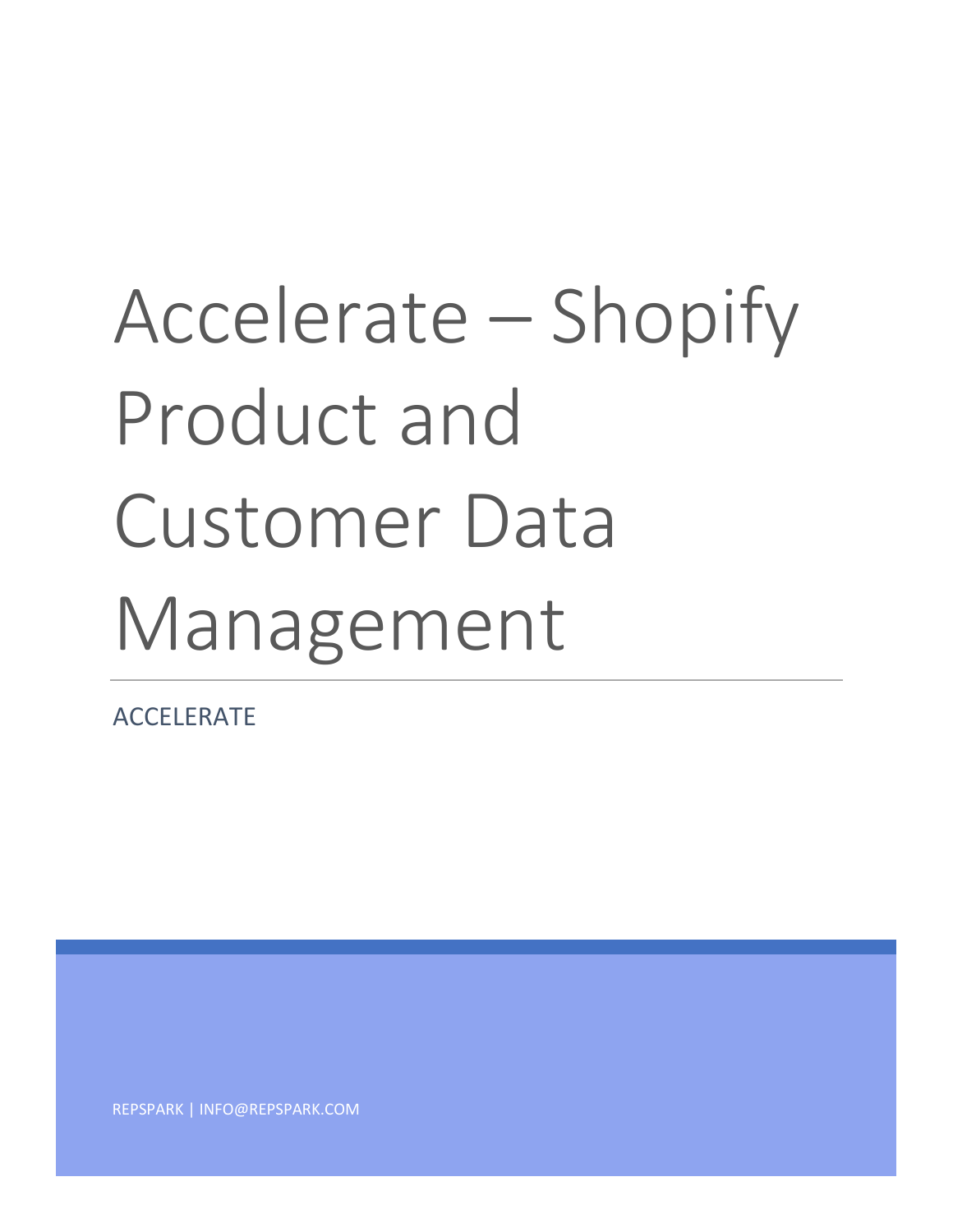This document will cover the best practices for managing your Product & Customer data in Shopify so that it can be sync'd into RepSpark. Shopify will be the "source of truth" for all of your product and customer data, so all data manipulation will occur in Shopify before attempting to sync that data into RepSpark.

To sync your data to RepSpark, we require the use of tags.

#### Updating Products in Shopify with RepSpark Tags

- By default, ALL products in your Shopify system will be sync'd to your RepSpark site if you do not add Tags to let us know which ones to add and which ones to ignore.
- You may not want every item, or entire groups of items on your B2B site for wholesale purposes, so we have a tagging system that will allow you to select which products to omit from the sync
- There are 3 Tags related to products. See the chart below for format and purpose of each tag.

|    | RepSpark                              |                                  | Q Search              |                                                                                                                |       |                                                                      |                      |              |                                                                                                     |               | <b>BM</b> Bobby Morgan |
|----|---------------------------------------|----------------------------------|-----------------------|----------------------------------------------------------------------------------------------------------------|-------|----------------------------------------------------------------------|----------------------|--------------|-----------------------------------------------------------------------------------------------------|---------------|------------------------|
| Ŀ. | Home<br>Orders                        | $\overline{2}$                   | <b>Blue Knit Belt</b> |                                                                                                                |       |                                                                      |                      |              | Online Store<br>Schedule availability                                                               |               |                        |
|    | Products<br>Inventory<br>Transfers    | All products                     |                       |                                                                                                                |       |                                                                      |                      |              | Insights<br>Insights will display when the product has<br>had recent sales                          |               |                        |
|    | Gift cards                            | Collections                      | <b>Media</b>          |                                                                                                                |       |                                                                      | Add media from URL ▼ |              | Organization                                                                                        |               |                        |
| ٠H | Customers<br>Analytics                |                                  |                       |                                                                                                                |       | Add media<br>or drop files to<br>upload                              |                      |              | Product type<br>Accessories                                                                         |               | ÷                      |
| H  | Marketing<br><b>Discounts</b><br>Apps |                                  |                       |                                                                                                                |       |                                                                      |                      |              | Vendor<br>RepSpark                                                                                  |               | ÷                      |
|    | <b>SALES CHAND</b>                    |                                  |                       |                                                                                                                |       | Add WholesalePrice tag in the Tags section of the Product edit page. |                      |              | <b>COLLECTIONS</b>                                                                                  |               |                        |
| 雷  | Onlin                                 |                                  |                       | Do not include the \$ sign in the tag for WholesalePrice<br>in this example the Tag is "WholesalePrice: 17.50" |       |                                                                      |                      |              | Q Search for collections<br>Add this product to a collection so it's<br>easy to find in your store. |               |                        |
|    |                                       | tag with the label "repspark_no" |                       | If you do not want the product to appear on RepSpark you will add a                                            |       |                                                                      |                      | More options | <b>TAGS</b><br>Vintage, cotton, summer                                                              | View all tags |                        |
|    |                                       |                                  |                       | Size                                                                                                           | Price |                                                                      | Quantity             | Incominc     | WholesalePrice:17.50 X                                                                              |               |                        |
|    |                                       |                                  |                       | $\overline{\phantom{a}}$                                                                                       |       |                                                                      |                      |              |                                                                                                     |               |                        |

*This image shows a properly configured Product ready to sync into RepSpark*

• Be sure to press SAVE after adding product tags.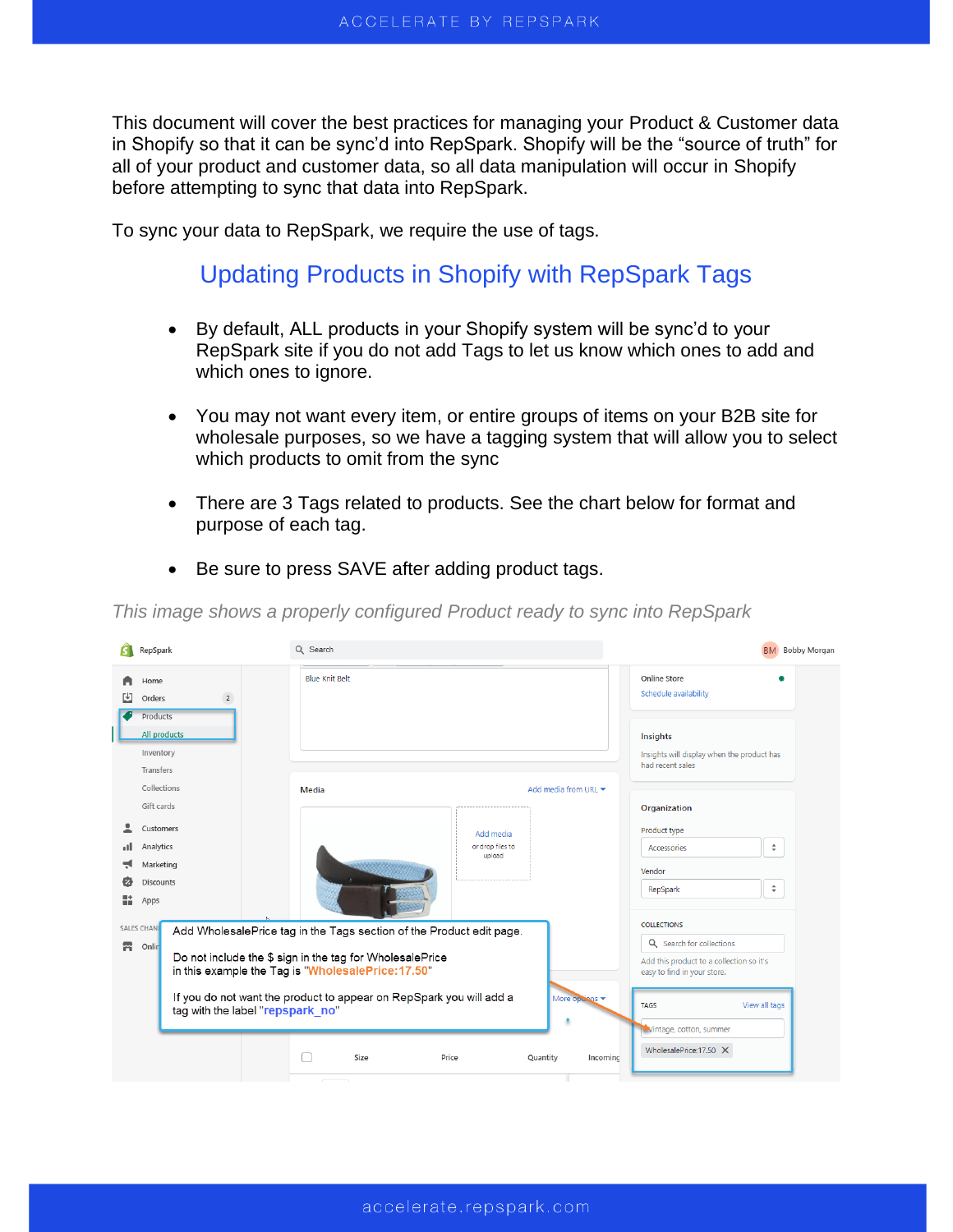| <b>Product Tags</b> | <b>Tvpe</b>                    | <b>Format</b> |
|---------------------|--------------------------------|---------------|
| Tag 1               | <b>Omit Product from Sync</b>  | Input         |
| Tag 2               | <b>Wholesale Price</b>         | Input: Value  |
| Tag 3               | <b>Style Number (Optional)</b> | Input: Value  |

- 1. Tag 1 Omit Product from Sync
	- Tag is simply *repspark\_no*
	- Make sure to include the underscore
	- This denotes that a product is to be ignored from product sync
	- Use this tag to hide items not meant for B2B
- 2. Tag 2 Wholesale Price
	- This tag has 2 parts, each separated by a colon:
	- Format is *Input:Value*
	- A proper example would be *WholesalePrice:12*
	- Input is WholesalePrice
	- Value is 12
	- Do not include any special characters, like a "\$"
- 3. Tag 3 Style Number (optional)
	- This tag has 2 parts, each separated by a colon:
	- Format is *Input:Value*
	- A proper example would be *StyleNumber:BW1400*
	- Input is StyleNumber
	- Value is BW1400
	- This optional tag can be used to show your actual Product ID number for each item. If this tag is not used the RepSpark will default to import the internal product code from Shopify.

Using Bulk Actions in Shopify to add product tags can be a timesaver! Here's a quick look at how you can do that for adding the repspark\_no tag

- 1. Click Products, All Products, then More Filters
- 2. Select criteria, such as a "Product Type = Clothing"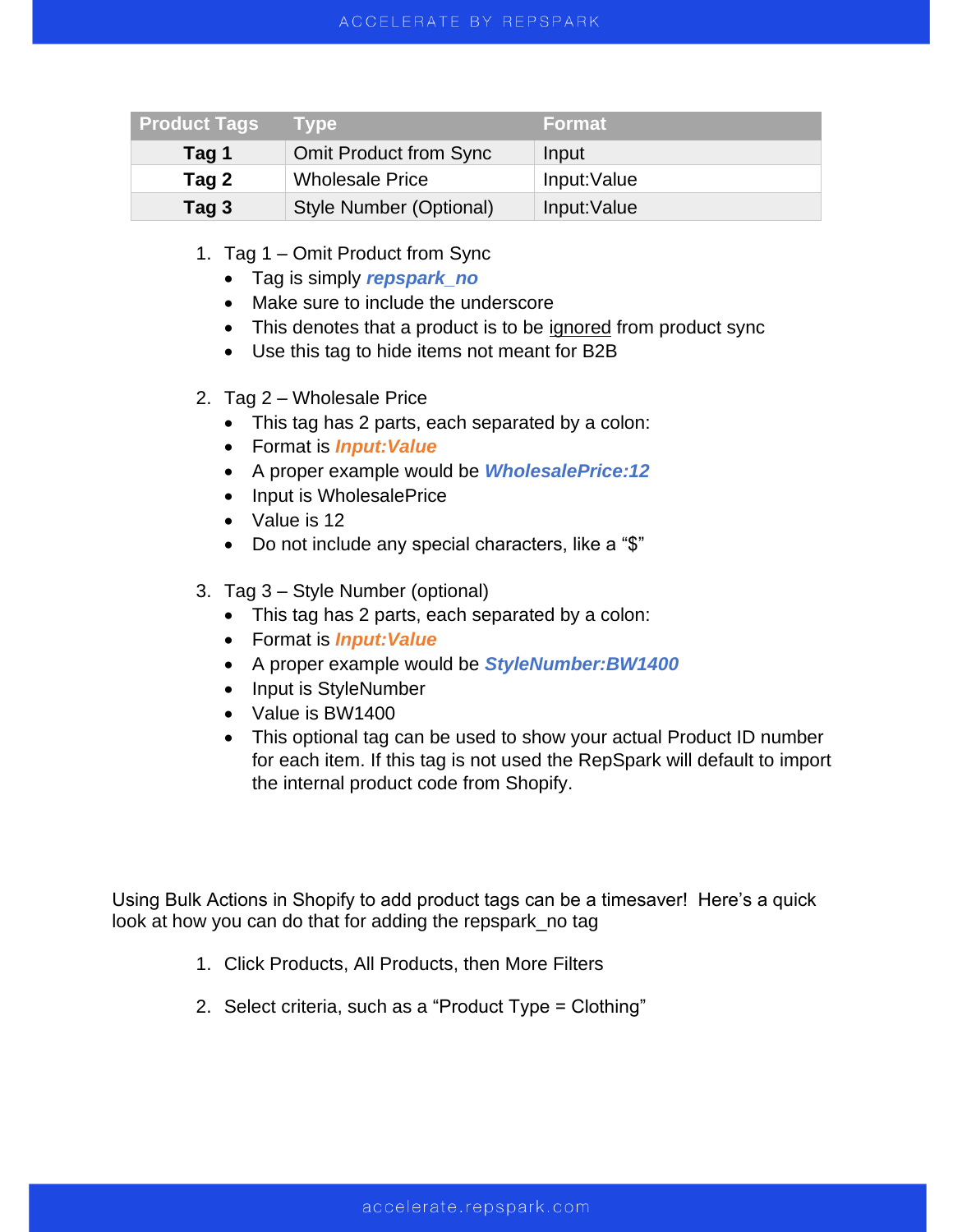|              | RepSpark                                   |                 | Q Search                    |                  |                                  |                                                 |
|--------------|--------------------------------------------|-----------------|-----------------------------|------------------|----------------------------------|-------------------------------------------------|
| n<br>凹       | Home<br>$\overline{2}$<br><b>Orders</b>    | <b>Products</b> |                             |                  |                                  | Export<br>Import                                |
|              | <b>Products</b>                            | All             | Draft<br>Archived<br>Active |                  |                                  |                                                 |
|              | All products                               |                 |                             |                  |                                  | More filters                                    |
|              | Inventory<br>Transfers                     |                 | Q Filter products           | Product vendor = | Tagged with $\blacktriangledown$ | $\frac{1}{2}$ Sa<br>Status $\blacktriangledown$ |
|              | Collections                                | L.              | Product                     | <b>Status</b>    | Inventory                        | Type                                            |
|              | Gift cards                                 |                 | <b>Face Mask</b>            | Active           | 0 in stock                       | Accessories                                     |
|              | <b>Customers</b>                           |                 |                             |                  |                                  |                                                 |
| ыl<br>₹<br>Ø | Analytics<br>Marketing<br><b>Discounts</b> |                 | <b>Knitted Belt</b>         | Active           | 75 in stock for 7 variants       | Accessories                                     |
| H.           | Apps<br>$\circ$<br><b>SALES CHANNELS</b>   |                 | Player Fit Woven Short      | Active           | 1,104 in stock for 45 variants   | Shorts                                          |
|              | $\Omega$<br>Online Store                   |                 |                             |                  |                                  |                                                 |

- 3. On the Results page, click the Box to select all
- 4. Click More actions, then click 'Add tags'

| <b>Products</b>                                          |                             |                                                                     |                            |            |                                                                                                             |                       |          |                                  | Export        | Import |
|----------------------------------------------------------|-----------------------------|---------------------------------------------------------------------|----------------------------|------------|-------------------------------------------------------------------------------------------------------------|-----------------------|----------|----------------------------------|---------------|--------|
| Active<br>All                                            | Draft                       | Archived                                                            |                            |            |                                                                                                             |                       |          |                                  |               |        |
| Q Filter products                                        |                             |                                                                     |                            |            |                                                                                                             | Product vendor $\sim$ |          | Tagged with $\blacktriangledown$ | Status $\sim$ | More 1 |
| Product type is Clothing X<br>9 selected<br>$\checkmark$ | Edit products               | More actions $\sqrt{*}$                                             |                            |            | Enable Bulk Actions for<br>adding Product Tags<br>1. Use the "more filters"                                 |                       |          |                                  |               |        |
|                                                          | Ashes to A                  | Set as active<br>Set as draft                                       | Active<br>0 sales channels |            | option to select some<br>0 in stock parameters<br>2. Check the Box to select                                |                       |          | Clothing                         |               |        |
|                                                          | <b>Cutthroat (</b>          | Archive products<br>Delete products                                 | Active<br>0 sales channels | 0 in stock | all results<br>3. Click the "Add Tags"                                                                      |                       |          | Clothing                         |               |        |
|                                                          | <b>Dancing Ca</b>           | Add available channel(s)<br>Remove available channel(s)<br>Add tags | Active<br>0 sales channels |            | option to pull up a list of<br>existing Tags or to add a<br>0 in stock new tag to all selected<br>products. |                       | Clothing |                                  |               |        |
|                                                          | <b>Fish Print Solar Top</b> |                                                                     | Active<br>0 sales channels |            | 0 in stock for 5 variants                                                                                   |                       |          | Clothing                         |               |        |
|                                                          |                             | <b>Golden Trout Solar Top</b>                                       | Active<br>0 sales channels |            | 0 in stock for 5 variants                                                                                   |                       |          | Clothing                         |               |        |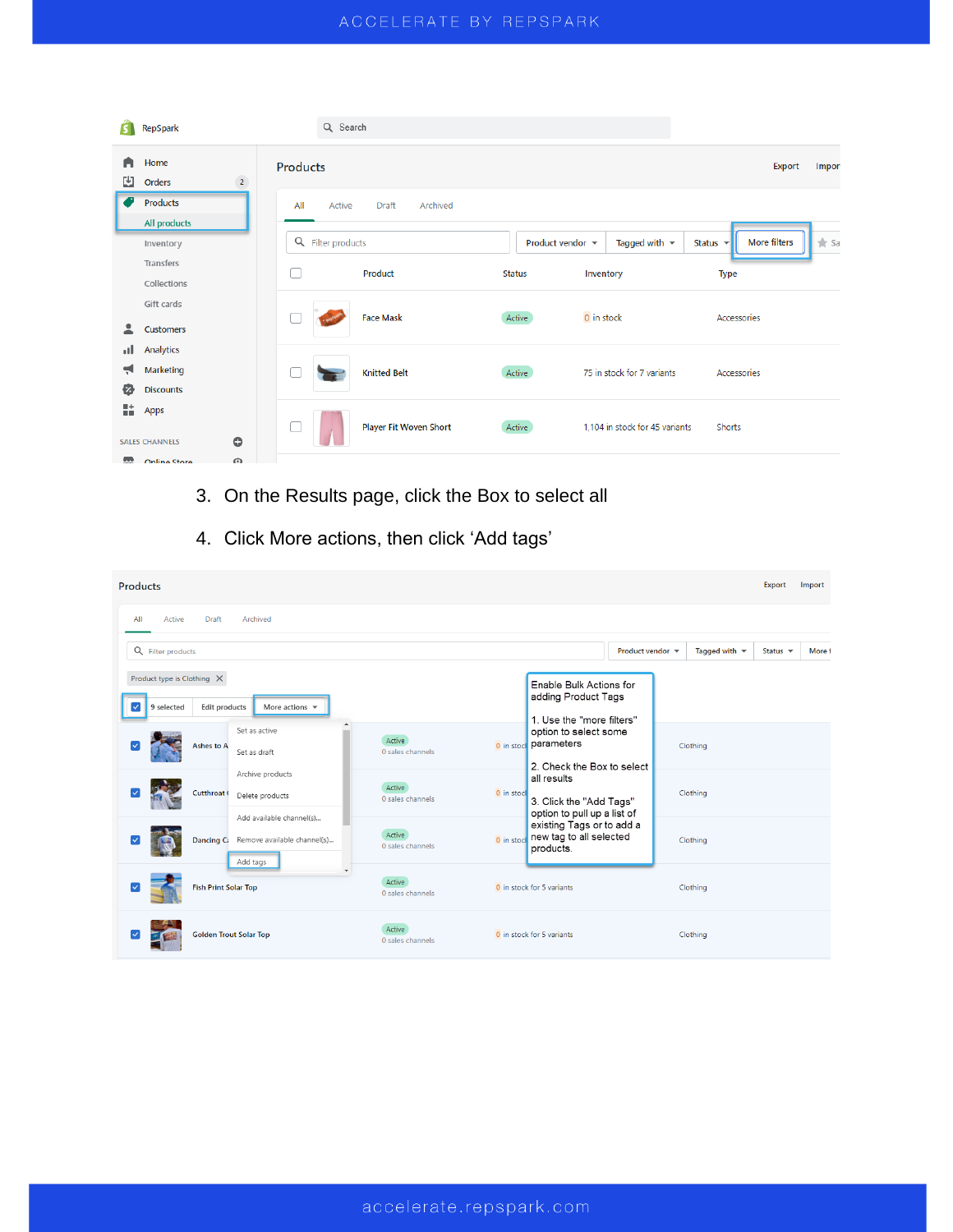5. Find the Tag in the list, or type it into the box and press Save

| Add tags to 5 product(s)                                          |                                        | ×                                 |                                                                    |
|-------------------------------------------------------------------|----------------------------------------|-----------------------------------|--------------------------------------------------------------------|
| Use descriptive keywords to help organize products.               |                                        |                                   |                                                                    |
| Tag<br>repspark_no                                                |                                        |                                   |                                                                    |
| <b>EXISTING TAGS</b><br>Terms:Net 30<br>another tag<br><b>RSK</b> | WholesalePrice:17.50 WholesalePrice:38 |                                   |                                                                    |
| WholesalePrice:7<br>yes                                           |                                        | Cancel<br>Save                    |                                                                    |
|                                                                   |                                        |                                   | 6. You will see these two boxes appear at the bottom of the screen |
| Adding one tag to product(s) $\times$                             |                                        | Tag(s) added to products $\times$ |                                                                    |

7. You have now successfully added a tag to multiple products at once. **Use this to your advantage as you configure your product data!**

## Updating Existing Wholesale Customers Already in Shopify

- If your wholesale client information already exists in Shopify, you will just need to add the appropriate TAGS to each of the account profiles that you want to sync into RepSpark.
- Use the Custom Tags covered below to Denote Wholesale Customers and key customer account info.

*This image shows a properly configured Customer Record ready to sync into RepSpark*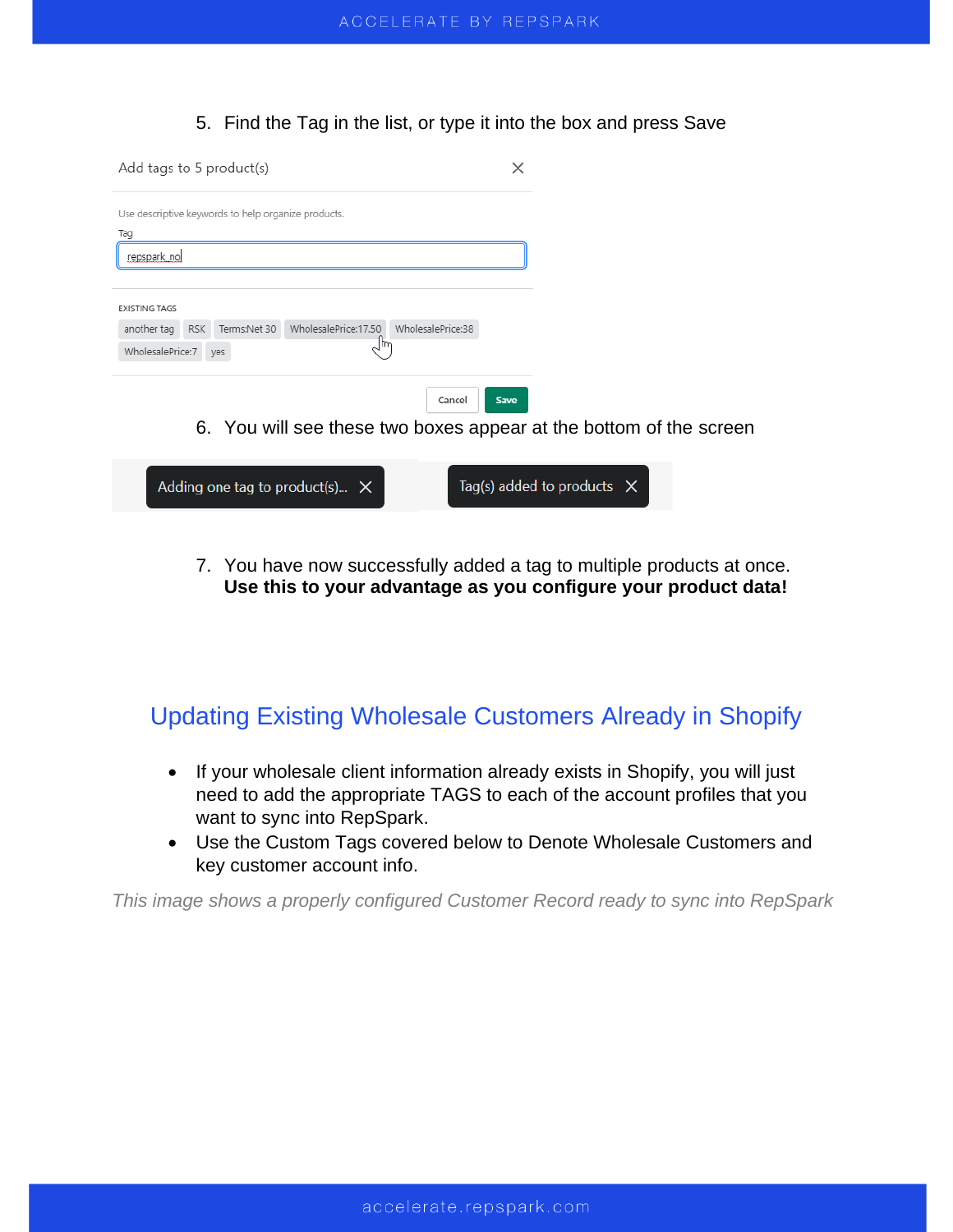#### ACCELERATE BY REPSPARK

| <b>G</b> shopify                                                   | <b>Unsaved changes</b>                                                                                                                                                                    | <b>Discard</b><br>Save                                                                                     |
|--------------------------------------------------------------------|-------------------------------------------------------------------------------------------------------------------------------------------------------------------------------------------|------------------------------------------------------------------------------------------------------------|
| Home<br>Ŀ.<br>Orders<br>$\mathbf{1}$                               | <b>Jim Jones</b><br>$\leftarrow$                                                                                                                                                          | $\,$<br>K                                                                                                  |
| Products<br><b>Customers</b><br>۵IJ<br>Analytics                   | <b>Jim Jones</b><br>Ottawa, ON, Canada<br>Customer for 3 days                                                                                                                             | <b>Customer overview</b><br>Edit<br>П<br>jjones123@gmail.com                                               |
| Marketing<br>Discounts<br>$\mathbb{R}^*$<br>Apps                   | <b>Customer Note</b><br>Add a note                                                                                                                                                        | <b>DEFAULT ADDRESS</b><br>Manage<br>Jim Jones<br>Jones Sports                                              |
| $\bullet$<br><b>SALES CHANNELS</b><br>$\odot$<br>Online Store<br>Ħ | Orders placed<br>凹<br>This customer hasn't placed any orders yet                                                                                                                          | 100 Main St<br>Ottawa Ontario<br>Canada<br>Add new address                                                 |
|                                                                    | $\vert \vee \vert$<br>Show comments<br><b>Timeline</b>                                                                                                                                    | <b>TAX SETTINGS</b><br>Manage<br>No exemptions                                                             |
|                                                                    | $\bigodot$<br>$\circledcirc$ # $\circledcirc$<br><b>BM</b><br>Post<br>Leave a comment<br>Only you and other staff can see comments                                                        | <b>Email Marketing</b><br>Edit status<br>Not subscribed                                                    |
|                                                                    | Add Tags Manually using the correct format.<br>Tags you've previously used will appear in the list<br>4:09 PM<br>for quicker editing later.<br>Press SAVE at the top right when finished. | View all tags<br><b>Tags</b><br>VIP, sale, shopper, etc.                                                   |
|                                                                    | νz                                                                                                                                                                                        | SalesRep:111:Larry Lewis X<br>Shipping:Fedex:FedEx Express X<br>Terms:Net30:Net 30 X<br>wholesale $\times$ |
| Settings<br>≖                                                      | Customer has been updated $\chi$<br>Delete customer                                                                                                                                       |                                                                                                            |

| <b>Customer Tags Type</b> |                                             | <b>Format</b>       |
|---------------------------|---------------------------------------------|---------------------|
| Tag 1                     | <b>Wholesale Customer</b><br>Identification | Input               |
| Tag 2                     | <b>Payment Terms</b>                        | Input: Value: Label |
| Tag 3                     | <b>Shipping Terms</b>                       | Input: Value: Label |
| Tag 4                     | Salesperson Code and<br>Name                | Input: Value: Label |
| Tag 5                     | <b>Discount Percentage</b>                  | Input: Value        |

- 4. Tag 1 Wholesale Customer Identification
	- Tag is simply *wholesale*
	- This denotes that an account is B2B
	- Without this tag, a customer record will be ignored by RepSpark sync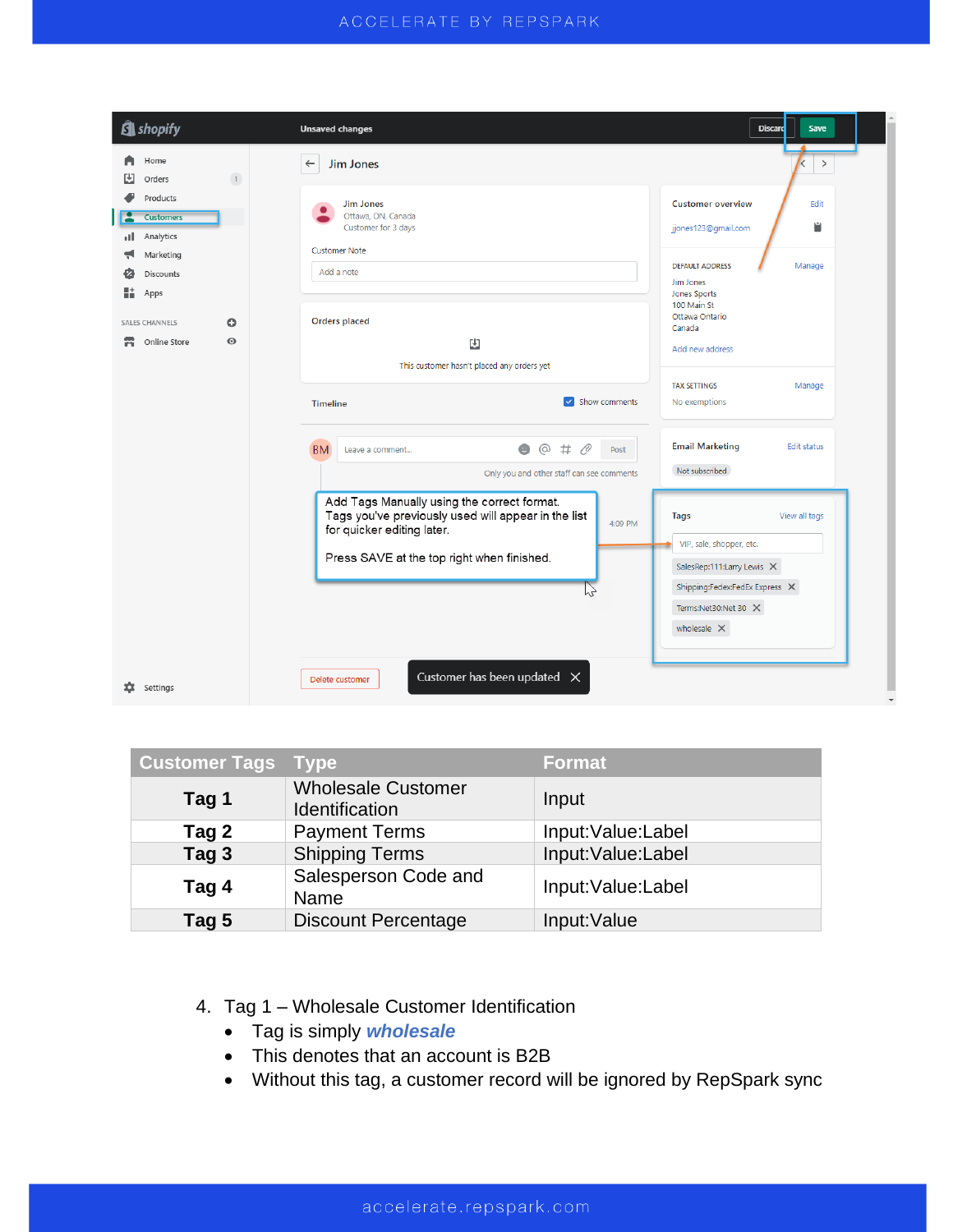- 5. Tag 2 Payment Terms
	- This tag has 3 parts, each separated by a colon:
	- Format is *Input:Value:Label*
	- A proper example would be *Terms:Net30:Net 30*
	- Input is Terms
	- Value is Net30 (no spaces)
	- Label is Net 30 (properly formatted and spaced)
- 6. Tag 3 Shipping Terms
	- This tag has 3 parts, each separated by a colon:
	- Format is *Input:Value:Label*
	- A proper example would be *Shipping:UPSG:UPS Ground*
	- Input is Shipping
	- Value is UPSG (no spaces)
	- Label is UPS Ground (properly formatted and spaced)
- 7. Tag 4 Salesperson Code and Name
	- This tag has 3 parts, each separated by a colon:
	- Format is *Input:Value:Label*
	- A proper example would be *SalesRep:222:Monica Monahan*
	- Input is SalesRep
	- Value is 222 (no spaces, can be alpha and/or numeric)
	- Label is Monica Monahan (properly formatted and spaced)
	- Accounts not tagged with a SalesRep will default to code = 0000 for "In House"
- 8. Tag 5 Discount Percentage
	- This tag is completely optional and could vary by customer account
	- This tag has 2 parts, separate by a colon:
	- Format is *Input:Value*
	- A proper example would be *Discount:50*
	- Input is Discount
	- Value is 50

| Shopify Customer TAGS<br>Format = FieldName:Value:Label<br>be sure to separate each part with a Colon: |        |                                                                               |  | Tags                          | View all tags |
|--------------------------------------------------------------------------------------------------------|--------|-------------------------------------------------------------------------------|--|-------------------------------|---------------|
| ** Some fields do not need a Label                                                                     |        |                                                                               |  | VIP, sale, shopper, etc.      |               |
| Sales Person                                                                                           |        | Format = SalesRep: <code>:<name></name></code>                                |  | SalesRep:222:Monica Monahan X |               |
| Shipping<br>Payment Terms -                                                                            | $\sim$ | Format = Shipping: < code>: < Name><br>Format = Terms: < code>: <name></name> |  | Shipping:UPSG:UPS Ground X    |               |
| <b>Account Type</b>                                                                                    |        | Format = Wholesale **this tag is just a single value                          |  | Terms:Net45:Net 45 $\times$   |               |
|                                                                                                        |        |                                                                               |  | wholesale $\times$            |               |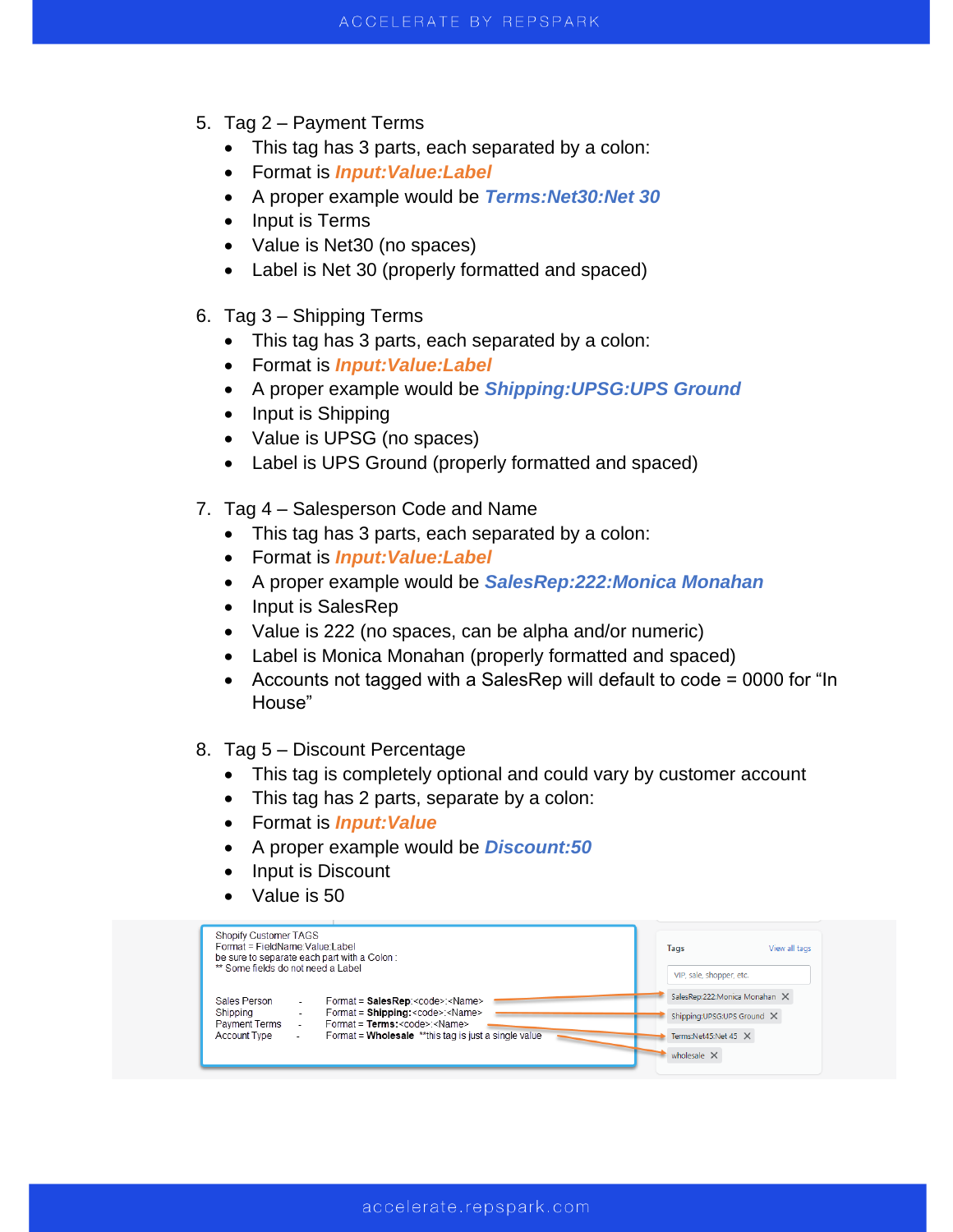### Creating New Wholesale Customers in Shopify

There are two methods for managing your customer records in Shopify. You can use the manual entry by clicking the "Add Customer" button or you can use the Bulk Upload filling out a data file

- 1. Manual Entry
	- This is a one-by-one approach.
	- Click "Add Customer"
	- Fill in all contact information
	- Add TAGS as described in Section 1 of this document
	- Save and repeat.
- 2. Bulk Upload using a data file
	- This is a multi-record approach.

|        | RepSpark                                                              | Q Search                                                                   | <b>BM</b><br>Bobby Morgan                                                      |
|--------|-----------------------------------------------------------------------|----------------------------------------------------------------------------|--------------------------------------------------------------------------------|
| A<br>凹 | Home<br>$\begin{array}{ c } \hline 1 \\ \hline \end{array}$<br>Orders | <b>Customers</b>                                                           | <b>Add customer</b><br><b>Import customers</b><br>Export                       |
|        | Products                                                              | All<br><b>Email subscribers</b><br>New<br>Returning<br>Abandoned checkouts | <b>From United States</b>                                                      |
| ыl     | <b>Customers</b><br>Analytics                                         | Q Filter customers<br>Email subscription status =                          | <b>More filters</b><br>$\Rightarrow$ Saved<br>Tagged with $\blacktriangledown$ |
| ₹<br>ø | Marketing<br><b>Discounts</b>                                         | Showing 15 of 15 customers                                                 | Sort by Last update (newest first) $\Leftrightarrow$                           |
| 詰.     | Apps                                                                  | <b>George Washington</b><br>Alexandria, United States                      | \$0.00 spent<br>0 orders                                                       |
|        | $\circ$<br><b>SALES CHANNELS</b>                                      | <b>B</b> Good Credit                                                       |                                                                                |
| 雷      | $\odot$<br>Online Store                                               | Abe Lincoln<br>Ottawa, ON, Canada                                          | 0 orders<br>\$0.00 spent                                                       |
| ☆      | Settings                                                              | <b>Beth Brown</b><br>Boston, United States                                 | 0 orders<br>\$0.00 spent<br>$\overline{\mathbf{v}}$                            |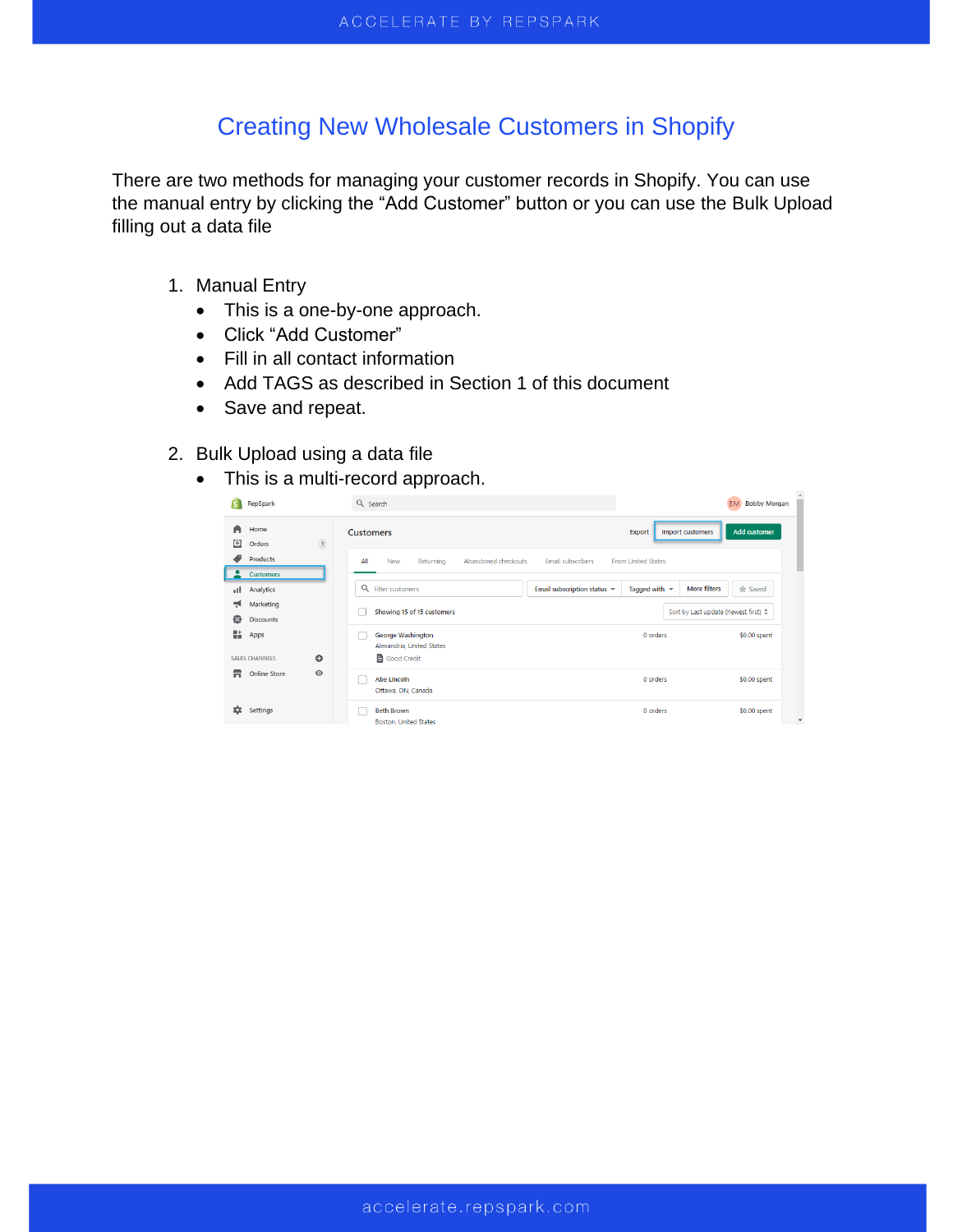• Click Import Customers to open a popup box

| Import customers by CSV                                                                                                              |
|--------------------------------------------------------------------------------------------------------------------------------------|
| A<br>Your last customer import finished on December 11, 2020 at 05:20 PM<br>2 were imported, 0 failed to import, and 0 were skipped. |
| Download a sample CSV to see an example of the required format                                                                       |
| Make sure that customers set to Accepts marketing have given you permission. Read more                                               |
| Add file<br>or drop files to upload                                                                                                  |
| Overwrite existing customers that have the same email or phone                                                                       |
| Need help importing customers?<br>Cancel<br>Import customers                                                                         |

- Download the Sample CSV file and save it
- It is recommended you rename it to something like "wholesale customers" and with a date, so it might be "*wholesale\_customers\_12.15.20.csv*"
- **DO NOT ALTER** any of the Column Names or remove any columns. This will cause your import to fail. Just fill out the sheet as is.
- The data sheet it mostly straight forward, but there are a couple of fields that need to be mentioned.
	- 1. Column H Province
		- a. This is the same as STATE for US customers
		- b. Full spelling, such as Texas
	- 2. Column I Province Code is the short code
		- a. This would be TX (instead of Texas)
	- 3. Columns N, O, P, and R
		- a. These can be left blank
	- 4. Column Q TAGS
		- **a. This one is very important for efficient setup of your wholesale accounts to be sync'd into RepSpark. Follow these steps carefully.**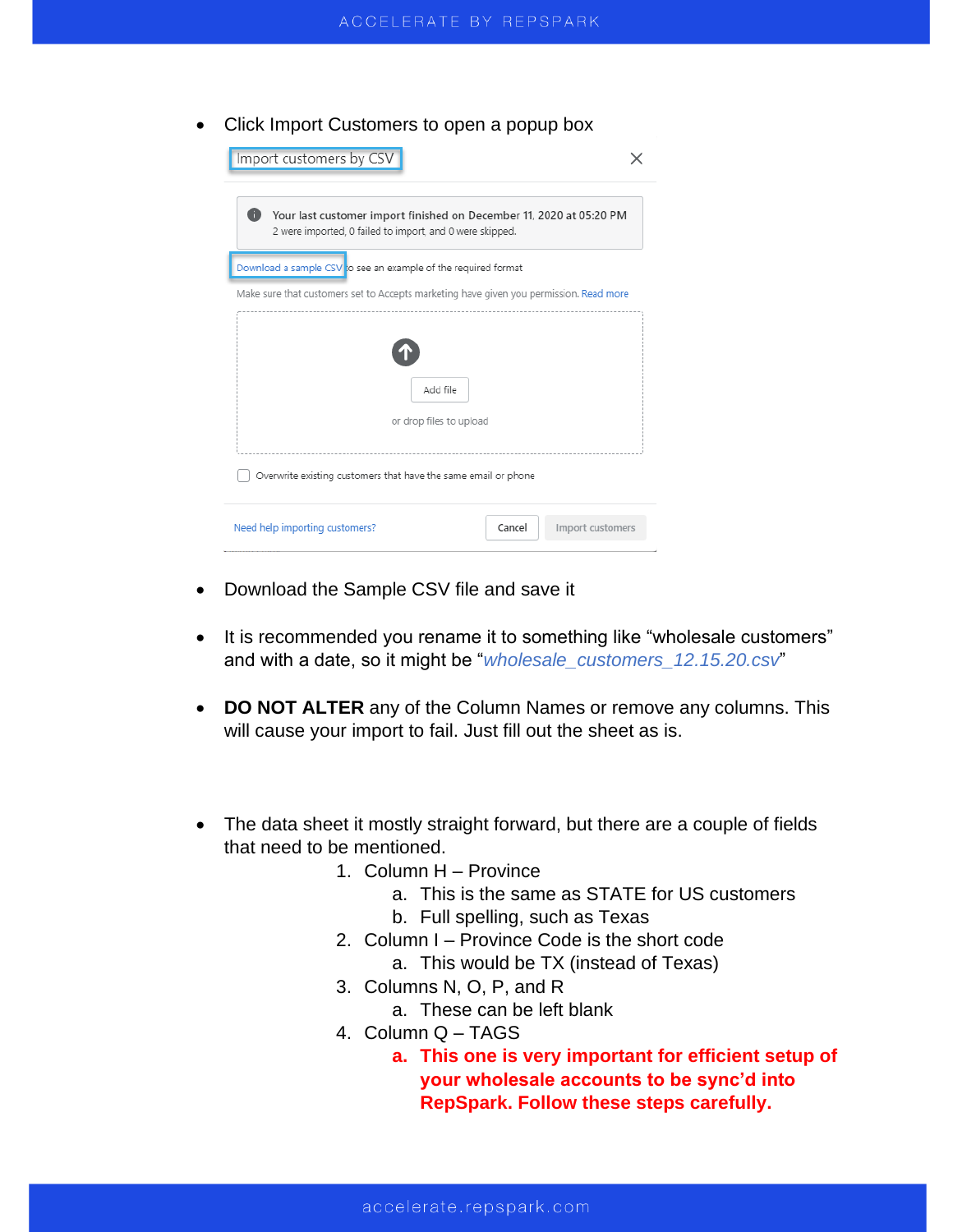- b. Refer to Section 1 for proper Tag format and requirements
- c. Add Tags separated by Commas.
- d. Make sure to be accurate!
- *e.* Example: *wholesale, Terms:Net30:Net 30, Shipping:UPSG:UPS Ground, SalesRep:222:Monica Monahan*
- f. This example contains Four (4) tags, each separated by a comma.
- g. When uploaded, each tag will be automatically created when the record is generated in Shopify
- Fill out additional rows for each new customer.
- Save file when finished.
- Upload Your File into the drop area

| Import customers by CSV                                                                                 |                                                                                                                                                                                   |
|---------------------------------------------------------------------------------------------------------|-----------------------------------------------------------------------------------------------------------------------------------------------------------------------------------|
| A<br>Your last customer impor<br>2 were imported, 0 failed to in<br>Download a sample CSV to see an exa | Drag and Drop the CSV file or,<br>Click Add File button to select<br>from local machine<br>Make sure that customers set to Accepts marketing have given you permission. Read more |
|                                                                                                         | Add file<br>or drop files to upload                                                                                                                                               |
| Overwrite existing customers that have the same email or phone                                          |                                                                                                                                                                                   |
| Need help importing customers?                                                                          | Cancel<br>Import customers                                                                                                                                                        |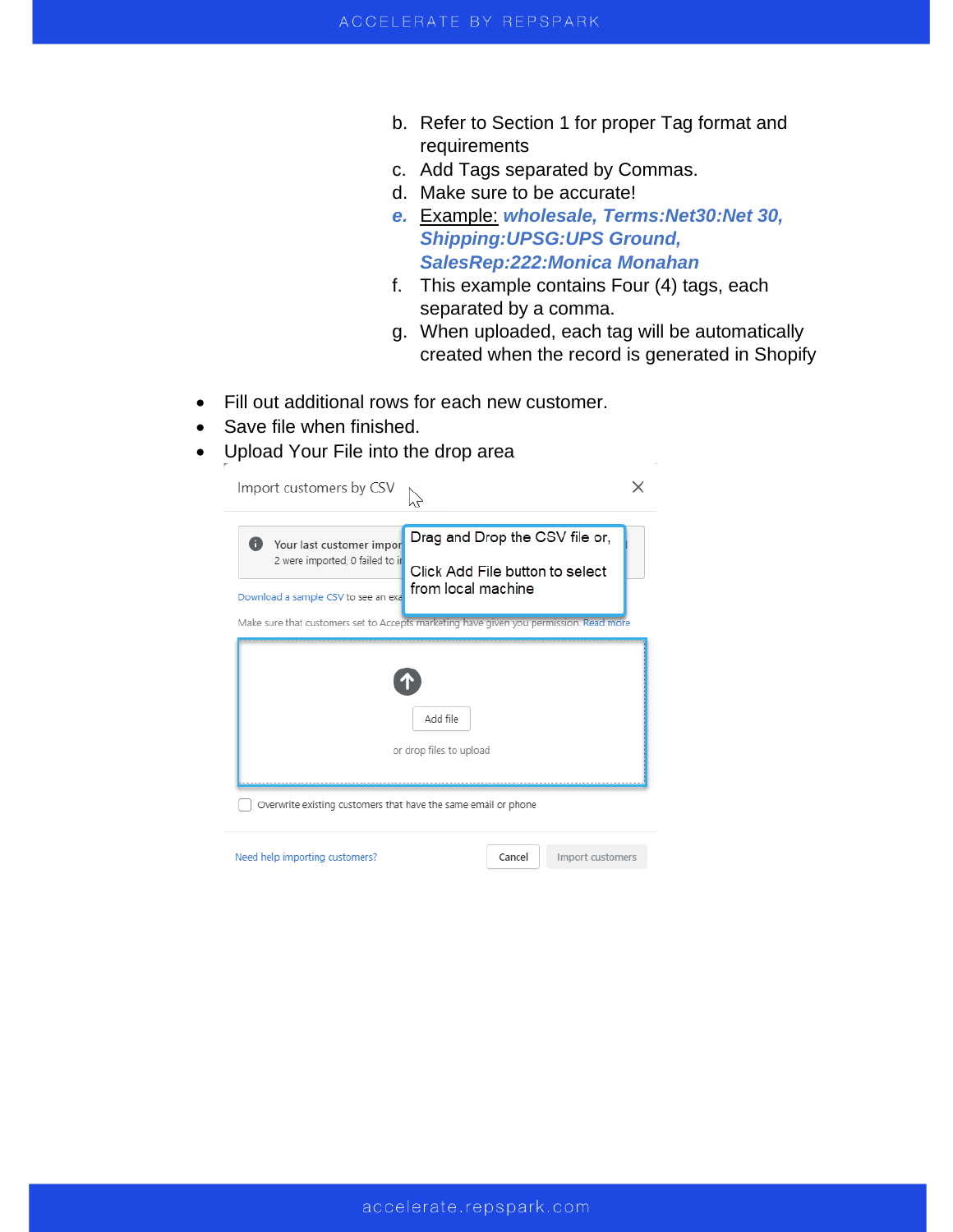• Press Import Customers Button, Leave the "overwrite existing customers..." box unchecked.



• You will receive an email with the results of your import

|   | Your customer import is complete.                                     |
|---|-----------------------------------------------------------------------|
|   | Successfully imported: 2                                              |
|   | Failed: 0                                                             |
|   | Skipped: 0                                                            |
| Ð | Find out about importing customers at the <b>Shopify</b> Help Center. |

- After successful import, return to the Shopify admin "Customers" section and view your newly created accounts. Each of them should look just like the picture at the top of this document, with the RepSpark tags showing in the lower right area.
- If your tags did not come out 100% correct, take the following steps:
	- 1. Make a COPY of the same sheet you just uploaded.
	- 2. Call it, previous\_sheet\_name\_v2.csv
	- 3. Make your edits on the v2 document and SAVE
	- 4. Return to the Import Customers page and reupload this document, but this time be sure to CHECK the BOX for Overwrite existing customers…
	- 5. This will update those records with the previous data errors